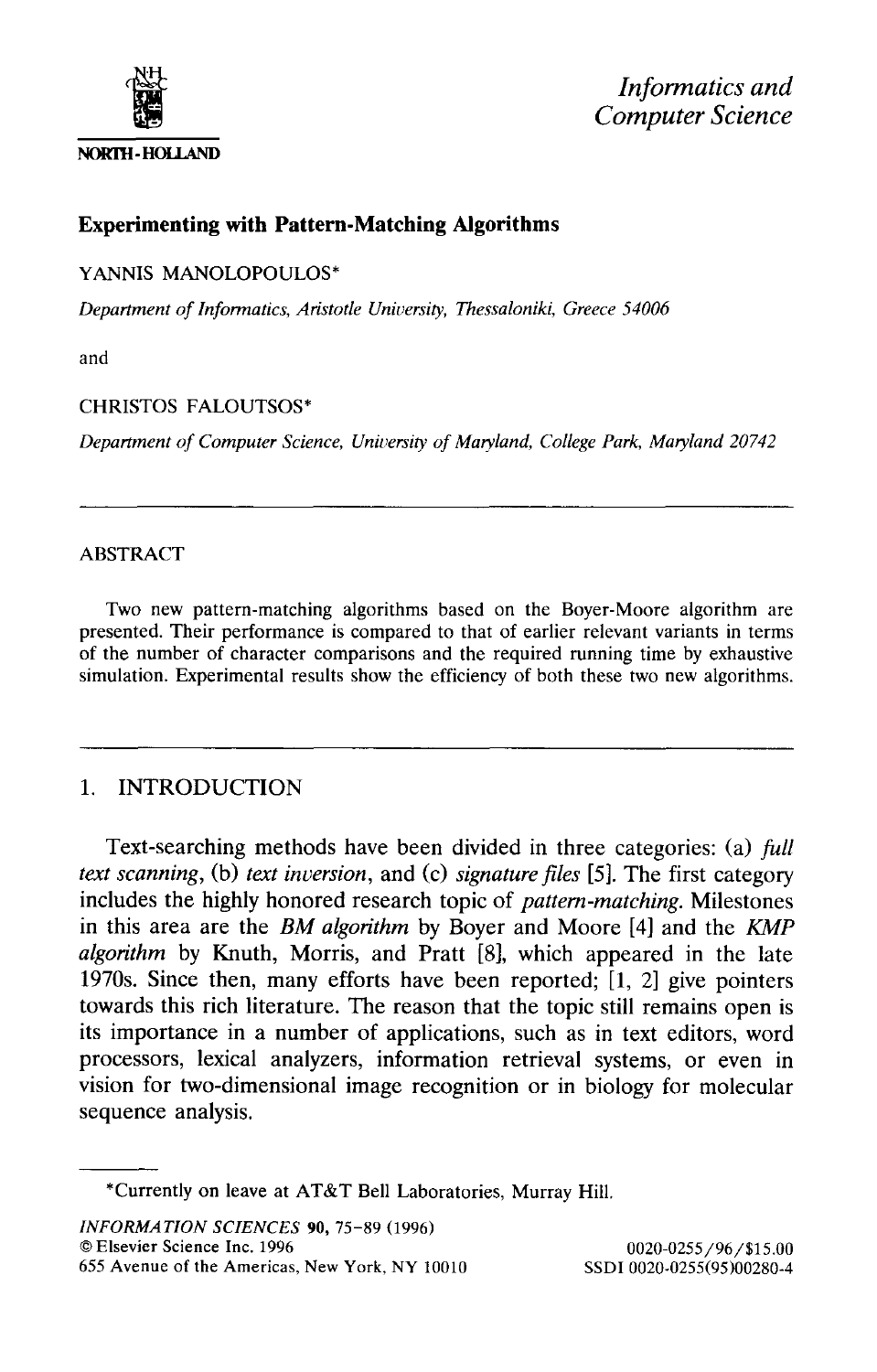New methods have appeared more recently. For example, Sunday reported three new enhancements of the BM algorithm [11]. Then, Smith elaborated on a variant proposed by Sunday [10]. Finally, a synthetic and exhaustive experimentation on a score of BM variants was reported by Hume and Sunday [7]. In the present paper, we experimentally test and compare the efficiency of some known BM variants as well as two new ones. In the next section, we will introduce very briefly some BM variations. This way, we can smoothly present and explain the two new ones in Section 3. Experimental results comparing the algorithms' performance in terms of the number of character comparisons and the required running time are included in Section 4.

## 2. ALGORITHM PRESENTATION

The simplest *naive* algorithm uses two pointers which are initialized to point to the first pattern character and the first text character. If these characters match, then the pointers are advanced by one position and the comparison of succeeding pattern and text characters continues the apparent way. In case of mismatch, the pattern pointer is initialized, whereas the text pointer is advanced by one position. Thus, it seems as if after a mismatch the pattern slides only one position on top of the text. The authors of [4, 8] recognized the fact that trying to search for a pattern in the text by shifting the pattern only one position after a mismatch is a memoryless procedure, e.g., the information obtained from the matches and the final mismatch is lost.

### *BOYER-MOORE METHOD*

The Boyer-Moore algorithm is based on (a) the *occurrence heuristic,* and (b) the *match heuristic* (terminology according to Baeza-Yates [2]). These heuristic techniques are used to reposition the pattern after a mismatch. We also notice that a basic characteristic of the BM algorithm is that comparisons start from the rightmost pattern character proceeding towards the leftmost ones.

According to the occurrence heuristic, the pattern has to be shifted after a mismatch, so that on top of the text character where the mismatch occurred, a same pattern character will be positioned. For this reason, an *occurrence table* with length equal to the alphabet size is built in a preprocessing phase. Entries of the table corresponding to alphabet characters which do not exist in the pattern are assigned a value equal to the pattern length. Entries corresponding to characters appearing in the pattern are assigned a value equal to the shorter distance between this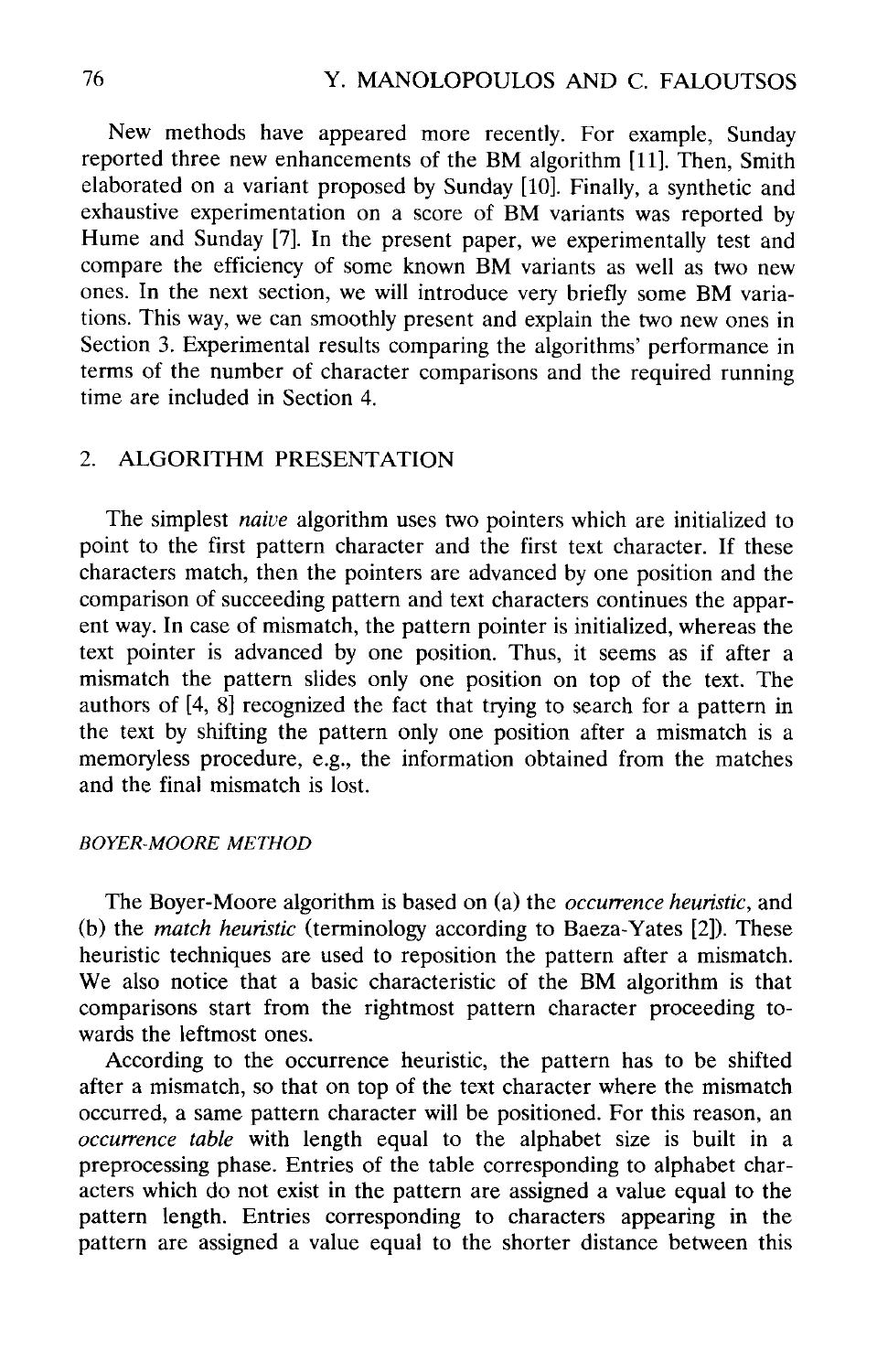character and the last one. Thus, the table entry for the last pattern character is equal to 0.

According to the match heuristic, we have to take into consideration any existing subpatterns. Thus, after a mismatch, the pattern should be shifted so that there are matches for all the characters that matched before, and, in addition, a different pattern character is positioned on top of the text character where the mismatch occurred. Again, a *match table*  with length equal to that of the pattern is built before actual processing starts. Each table entry takes a value equal to the distance of the specific character x to a different character y such that the characters succeeding  $x$  to the pattern end are the same with the characters succeeding y.

Thus, whenever a mismatch is encountered, the pattern pointer is initialized to point to the pattern end, whereas the text pointer is advanced according to the greater value of the two relevant entries of the occurrence and the match table. It is important, also, to notice that Rytter proposed a correct way to calculate the match table [9]. More specifically, to each match table entry we have to add the distance of the specific character from the last pattern character.

# *SIMPLIFIED BOYER-MOORE ALGORITHM*

This method (in short, *SBM method)* has been studied experimentally and analytically by Baeza-Yates [3]. It does not use a match table, based on the conjecture that, in practice, patterns are not periodic. A minor detail is that the occurrence table entry for the last pattern character is equal to 1 (instead of 0), to prevent the case of an infinite loop.

### *HORSPOOL METHOD*

This method *(BMH method)* does not use a match table either [6]. In case of mismatch, the shifting size is maximized by using the occurrence table entry for the text character corresponding to the rightmost pattern character (and not for the text character where the mismatch occurred). In order to prevent an infinite loop, the occurrence table entry for the last pattern character is equal to the smallest distance from a same character in the pattern. Thus, if the last pattern character is met only once in the pattern, then this value is equal to the pattern length.

### *QUICK SEARCH METHOD*

This method *(QS method)* was proposed recently by Sunday [11]. It is another simple (and therefore quick) method which does not use a match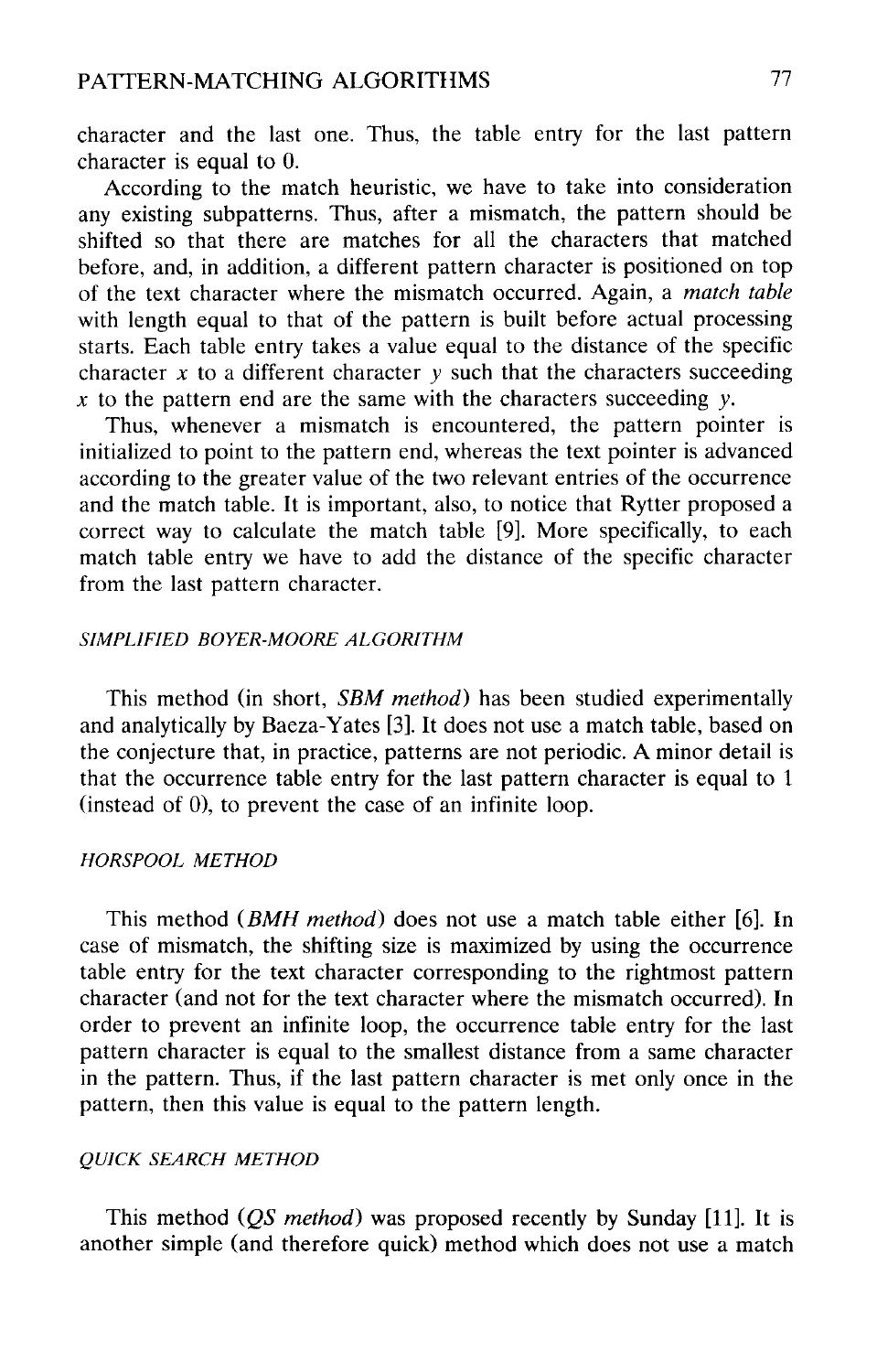table but has the following two characteristics. First, comparisons start from the leftmost pattern character proceeding to the rightmost one. Second, in case of mismatch, the shifting size is equal to the occurrence table entry for the first text character after the last pattern character by the time of mismatch. For this reason, all the occurrence table values are incremented by a unit.

# *MAXIMAL SHIFT METHOD*

This method *(MS method),* which has also been proposed by Sunday [11], uses both the occurrence and the match tables. The occurrence table is built and used in the same way as for the QS method. However, the match table is constructed in a much more complicated manner. More specifically, a temporary structure (with length equal to that of the pattern) gives, for each pattern character, the distance of an identical proceeding character in the pattern. If such a character does not exist, then the value is equal to the order of the character in the pattern. Then the pattern characters are ordered decreasingly according to this temporary table (ties are resolved in favor of the leftmost pattern character). Thus, finally we come up with a transformed pattern, for which the match table is built. The reasoning underneath this method is that, by changing the order of the pattern scan, the shift sizes are maximized when the new match table is used.

During searching, the text pointer is initialized to point to the first text character, whereas the pattern pointer points to the first position of the transformed pattern. Comparisons are performed by examining the text characters according to the order of characters of the transformed pattern. After a mismatch, the pattern pointer is initialized again, whereas the text pointer is advanced according to the maximum value of the relevant occurrence and match tables entries.

## *OPTIMAL MISMATCH METHOD*

This is another method proposed by Sunday [11] *(OM method),* which uses both the occurrence and match tables. The occurrence table is constructed and used in the same way as for the previous two methods (QS and MS methods). The match table is built for a transformed pattern having its characters ordered ascendingly according to the frequency of appearance in the text. The reasoning behind the method is: make a mismatch as soon as possible and then make a shift as large as possible. Thus, during comparisons, priority is given to the most rare text characters.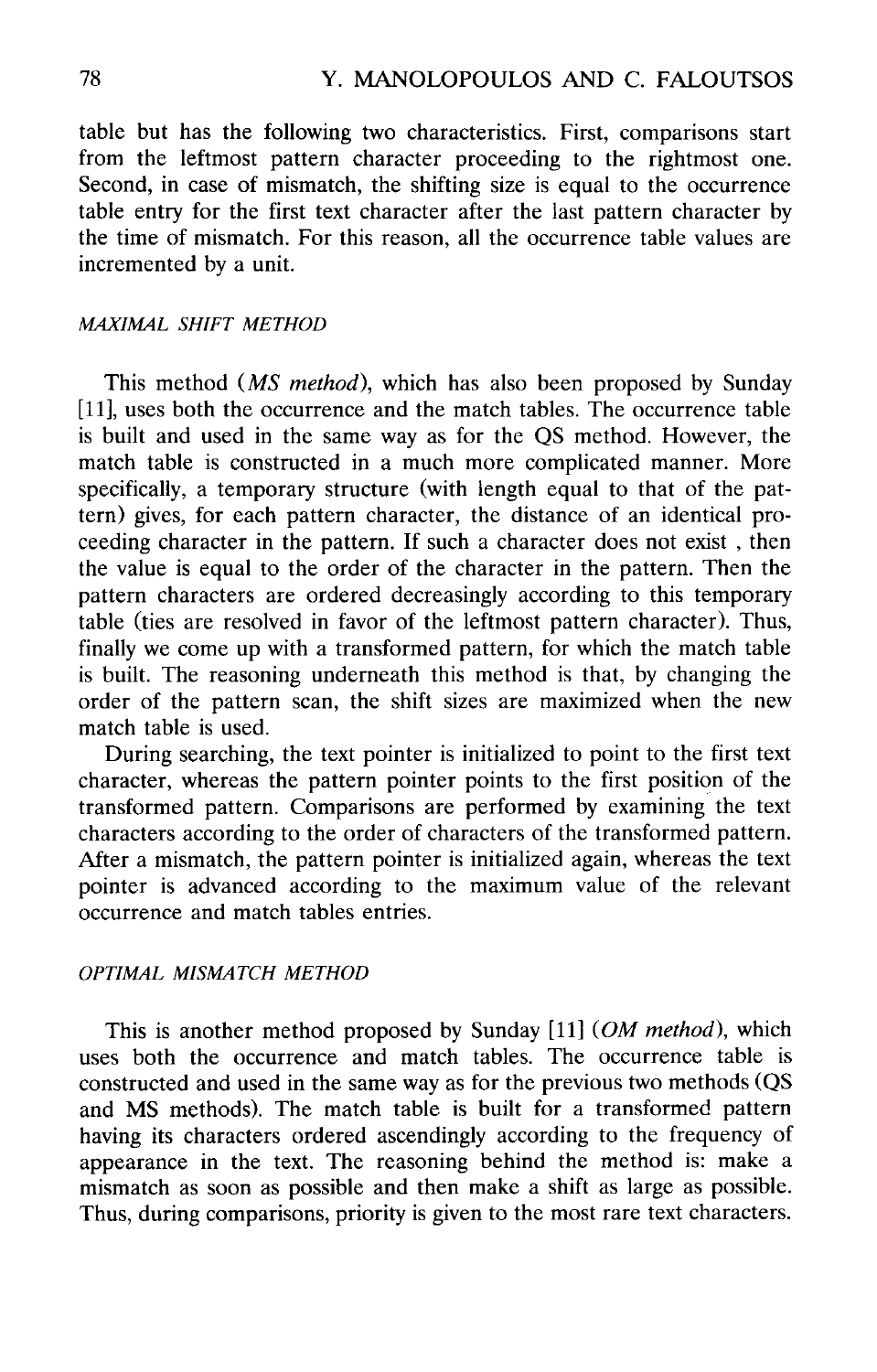# PATTERN-MATCHING ALGORITHMS 79

It is evident that this method uses a temporary table during a preprocessing step, too. It is noted that, during the same period, Baeza-Yates observed independently that the pattern can be scanned in any order, and in reverse letter frequency order in particular [3].

#### *SMITH METHOD*

This is a method proposed very recently [10] *(BMS method)* and is based on the previous one. In particular, it enhances the OM method in two ways. First, it is language-independent and initially it uses a match table with arbitrary character ordering. If, during searching, a pattern character results in a mismatch, it is moved to the front of the match table so that in the next alignment, this character is tried first. Second, in case of a mismatch, we choose the greatest possible shifting size by inspecting all the occurrence table entries, which correspond to the pattern characters.

# 3. THE NEW METHODS

In the previous section, we have described briefly the BM algorithm and six of its variations. Their main characteristics are summarized in Table 1. As explained, all the methods use an occurrence table, although not in an identical way. Also, it is evident that it is necessary to construct an additional auxiliary table for the methods which use a transformed pattern in place of the original. We have crafted two new pattern-matching algorithms based on some of the reported techniques. The first one combines characteristics of the OM method and the BMH method; there-

| Method name<br>and reference    | Method<br>code | Match<br>table | Pattern search<br>direction |
|---------------------------------|----------------|----------------|-----------------------------|
| Boyer-Moore [4]                 | BM             | Yes            | from end to start           |
| Simplified Boyer Moore [3]      | SBM            | No             | from end to start           |
| Boyer-Moore Horspool [6]        | BMH            | No.            | from end to start           |
| Ouick Search [11]               | <b>OS</b>      | N <sub>0</sub> | from start to end           |
| Minimal Shift [11]              | MS             | Yes            | character ordering          |
| Optimal Mismatch [11]           | <b>OM</b>      | Yes            | character ordering          |
| Moyer-Moore Smith [10]          | <b>BMS</b>     | No             | character ordering          |
| Optimal Mismatch Horspool       | OMH            | N <sub>0</sub> | character ordering          |
| Optimal Mismatch Horspool Smith | <b>OMHS</b>    | No             | character ordering          |

TABLE 1

Characteristics of Pattern-Matching Methods Based on BM Algorithm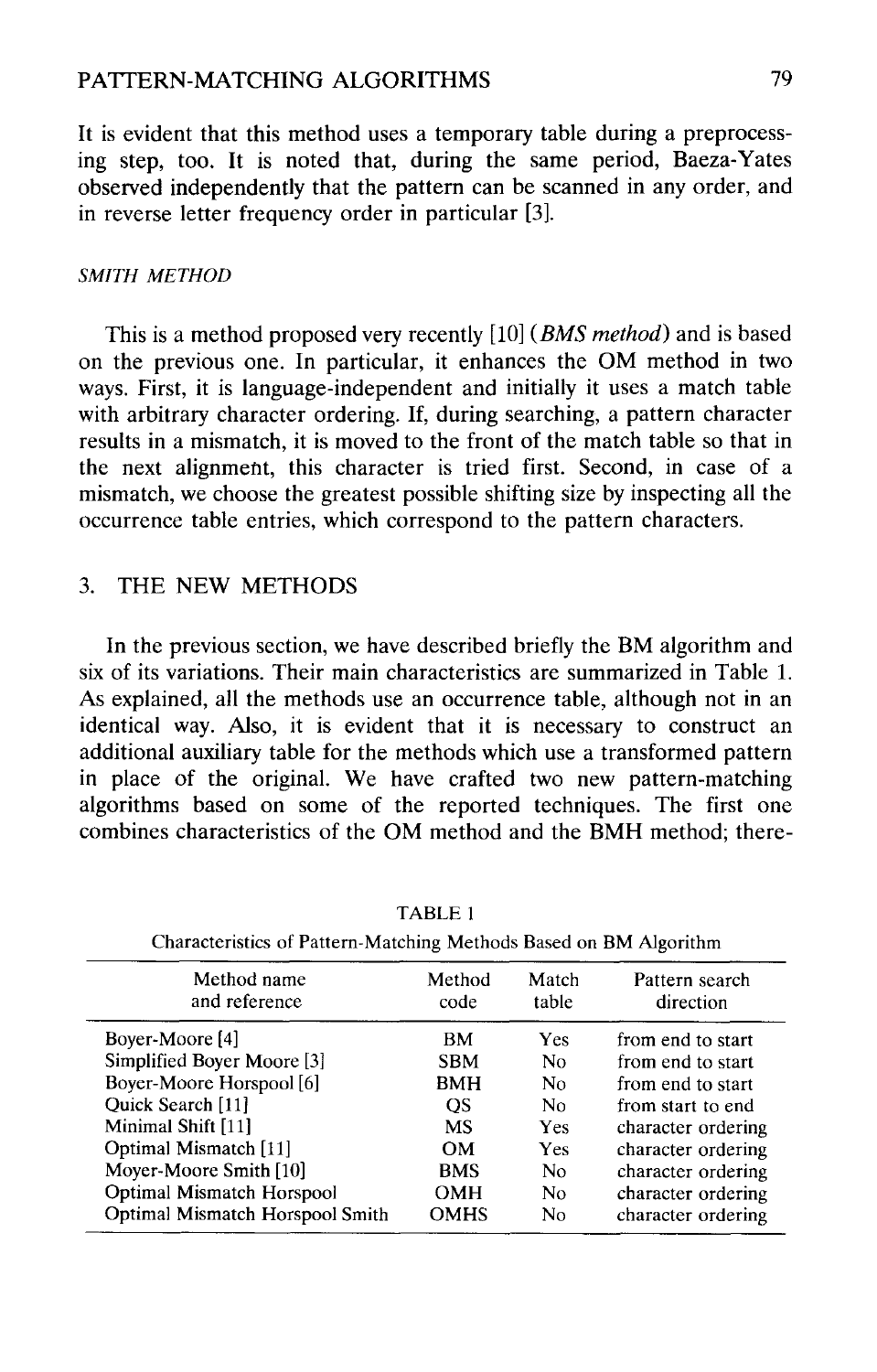fore, we call it, in short, the *OMH method.* The second one is based on the OHM and BMS methods; for this reason, we call it the *OMHS method,* in short. In the following subsections, we examine the new algorithms in more detail.

### *OHM METHOD*

The code in "C" for this method can be found in the Appendix. The method resembles the BMH method since:

- it does not use a match table.
- the occurrence table entry for the last pattern character is equal to the smallest distance from a same character in the pattern, whereas if this character is met only once in the pattern, then this value is equal to the pattern length.

In addition, it has common characteristics with the OM method since:

- it uses an auxiliary table for the text character frequencies to order the pattern characters.
- it builds an auxiliary structure with the pattern characters sorted ascendingly according to the appearance frequencies and the distances from the last pattern character.
- it makes comparisons considering the end of the pattern.

The following example will demonstrate the details of the method.

EXAMPLE. Suppose we seek for the 11-character pattern "abracadabra" in the text "abracababracadabra." The occurrence table is illustrated in Table 2. Table 3 gives the frequencies of appearance for characters in an English text ([11]). The pattern characters appearing in the first row of Table 4 are ordered according to ascending frequencies as shown in Table 3. Integer numbers in the second row of Table 4 give the distance of the specific character from the last pattern character.

Searching starts by setting the text pointer to the eleventh character in the text ("a"). The first two pattern characters of the auxiliary structure (the two "b"s) match with their corresponding text characters in the

| $1$ ADLE $2$<br>Occurrence Table for the OMH Method |   |  |              |   |   |                      |   |  |          |
|-----------------------------------------------------|---|--|--------------|---|---|----------------------|---|--|----------|
| $\cdots$                                            | a |  | $\mathbf{c}$ | α | e | $\cdots$             | u |  | $\cdots$ |
| $\sim$ $\sim$ $\sim$                                |   |  |              |   |   | $\sim$ $\sim$ $\sim$ |   |  | $\cdots$ |

TABLE 2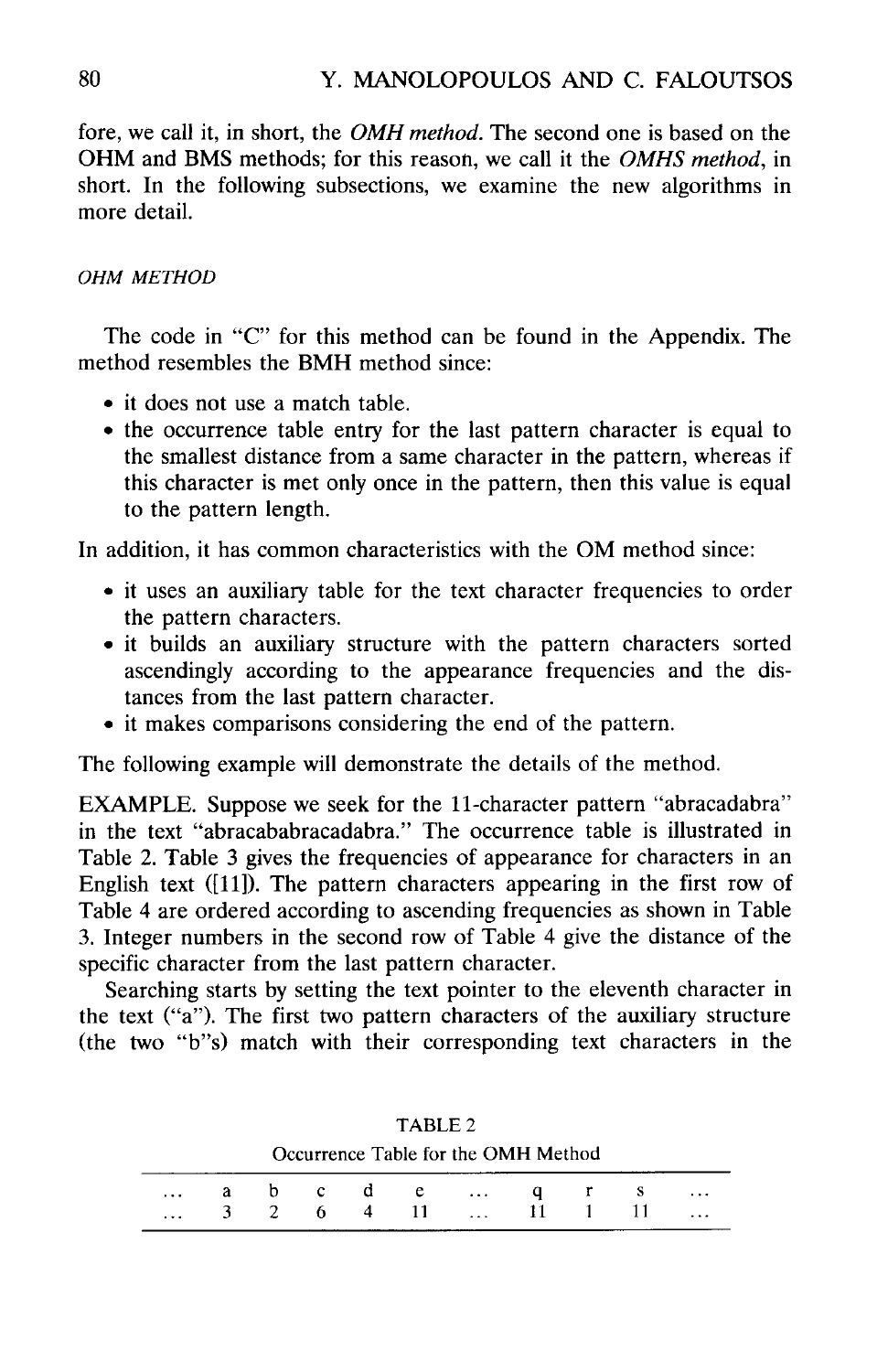### PATFERN-MATCHING ALGORITHMS

| Appearance Frequencies of Characters in English Text $(\%)$    |  |  |  |  |  |  |  |  |  |  |  |
|----------------------------------------------------------------|--|--|--|--|--|--|--|--|--|--|--|
| Character a b c d e f g h i i k l                              |  |  |  |  |  |  |  |  |  |  |  |
| Frequency 8.9 2.3 4.5 3.2 11.1 1.5 2.4 2.9 7.8 0.2 1.1 5.5 3.2 |  |  |  |  |  |  |  |  |  |  |  |
| Character no p q r s t u v w x y                               |  |  |  |  |  |  |  |  |  |  |  |
| Frequency 6.8 6.9 3.1 0.2 7.4 5.6 7.1 3.6 1.0 1.1 0.3 2.0 0.2  |  |  |  |  |  |  |  |  |  |  |  |

TABLE 3

 $(11-2=)$  ninth and the  $(11-9=)$  second positions. However, there is a mismatch between the third character of the structure ("d") and the relevant  $(11 - 4 =)$  seventh text character ("b"). Thus, we have to shift the text pointer a number of positions shown by the occurrence table entry for the character "a," which is the text character corresponding to the last pattern character. Now the text pointer shows to the  $(11 + 3 =)$  fourteenth character ("d"). This time, we recognize a mismatch at the first comparison (pattern's "b" vs. text's "c"). So, we move the text pointer by four positions, as the occurrence table entry for "d" shows. At this point, we have a perfect match of the pattern and the corresponding portion of the text. Table 5 illustrates the method. Bold typed text characters of the first line denote the characters which are aligned to the last pattern character at each successive positioning. Lines 2 to 4 correspond to the three positionings of the pattern with respect to the text. In each of these lines, we show which text characters are compared, and the order of each comparison.

#### *OMHS METHOD*

This new method:

- inherits the characteristics of the previous one, and in addition,
- uses the technique proposed by Smith [10], that is, in case of mismatch we may choose the greatest shifting size by inspecting all the occurrence table entries (which correspond to the pattern characters).

| Auxiliary Structure with Ordered Pattern Characters. | The Number is the Offset of an Occurrence |        | TABLE 4<br>of this Character, from the<br>End of the Pattern |                  |                   |   |   |   |
|------------------------------------------------------|-------------------------------------------|--------|--------------------------------------------------------------|------------------|-------------------|---|---|---|
| ω                                                    | d                                         | c<br>6 | 8.                                                           | а<br>$^{\prime}$ | а<br>$\mathbf{R}$ | а | а | а |

 $T_{\rm max}$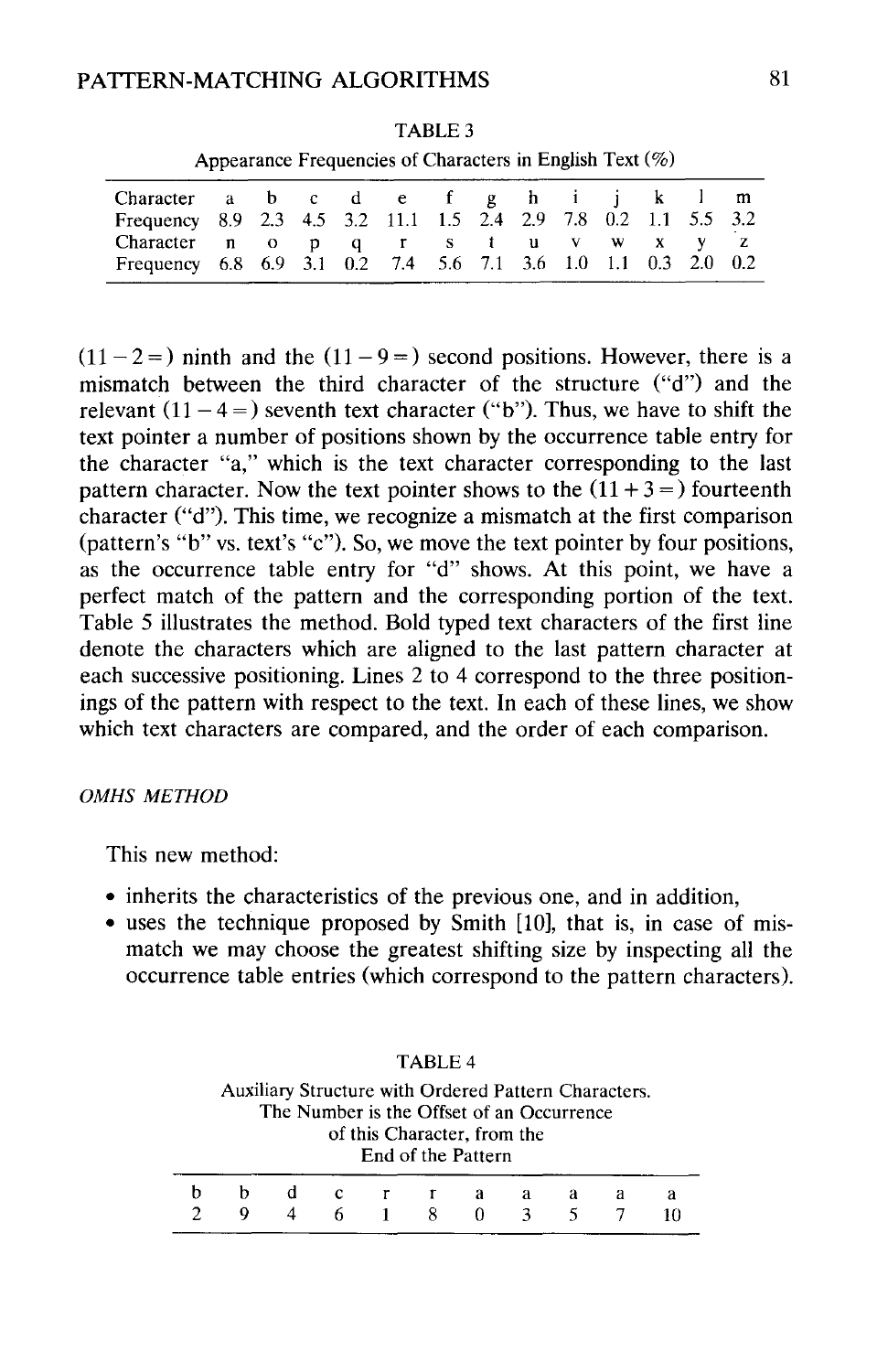| Order of Companions to Text Characters in Each Futtom Tosthoming |  |  |  |  |                             |  |  |  |  |  |
|------------------------------------------------------------------|--|--|--|--|-----------------------------|--|--|--|--|--|
| Text                                                             |  |  |  |  | abracabab racadabra         |  |  |  |  |  |
| 1st pattern<br>positioning                                       |  |  |  |  |                             |  |  |  |  |  |
| 2nd pattern                                                      |  |  |  |  |                             |  |  |  |  |  |
| positioning<br>3rd pattern                                       |  |  |  |  |                             |  |  |  |  |  |
| positioning                                                      |  |  |  |  | 15 6 10 14 8 13 7 12 5 9 11 |  |  |  |  |  |

TABLE 5 Order of Comparisons to Text Characters in Each Pattern Positioning

This technique has its own processing cost and may result in excess searching time for patterns with many different characters. After experimentation, we decided to partially adopt it by considering only two occurrence table entries: the ones for the two text characters which correspond to the last two pattern characters. The following example demonstrates this new algorithm, whereas the "C" code may be found in the Appendix.

EXAMPLE. Suppose, again, that we search for the six-character pattern "abacab" in the text "bacabadabacab." The occurrence table is illustrated in Table 6, whereas the additional auxiliary structure is depicted in Table 7.

Searching starts by initializing the text pointer to point to the sixth character in the text, whereas the pattern pointer points to the beginning of the auxiliary structure. The first character of the auxiliary structure ("b") does not match to the sixth text character ("a"). The shifting size is equal to the greater of the occurrence table entries for the two text characters ("b" and "a") corresponding to the two last pattern characters. The two entries are 4 and 1, respectively; thus, we have to advance the text points  $(4 - 1)$  three positions, as shown by the occurrence table entry for the character "b." After one match between the text's "b" and the pattern's "b," we have a mismatch between the pattern character "b" and the text character "a." This time, the shift size is equal to the greater of the two numbers  $(1 - 1 =) 0$  and 4, which correspond to the two text characters ("a" and "b," respectively). After we advance the text pointer by

TABLE 6 Occurrence Table for the OMHS Method ... a b c d ... ... **1 4 2 6** ...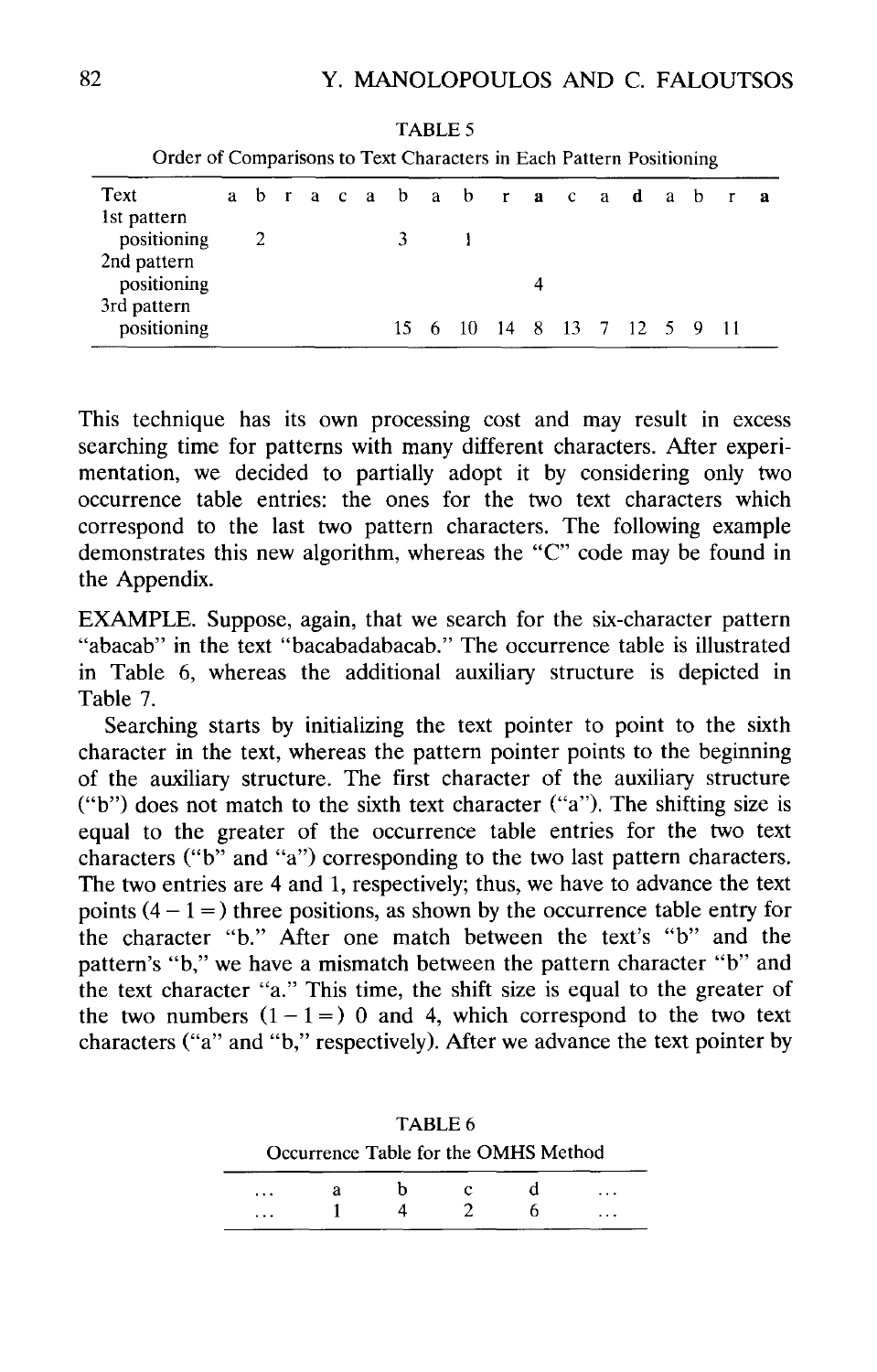### PATFERN-MATCHING ALGORITHMS

|  |  | Auxiliary Structure with the Ordered Pattern Characters |  |
|--|--|---------------------------------------------------------|--|
|  |  |                                                         |  |
|  |  |                                                         |  |

TABLE 7

four positions, we have a perfect match of the pattern and the corresponding portion of the text. Table 8 is similar to Table 5 and summarizes the example.

# 4. RESULTS AND DISCUSSION

To compare our new methods to the previous ones, we ran an experiment with a methodology similar to that of [11]. More specifically, we created an English text of approximate size 65 Kbytes with approximately 7600 distinct lexicographically ordered patterns categorized in 15 classes of length from 1 to 15 characters. We implemented all the methods using the Turbo C optimizing compiler on a 486 workstation. We greatly used the code presented in [2, 11] for the known methods. Our cost metrics were the required number of comparisons as well as the required execution time. More specifically, to understand better the merits and pitfalls of each algorithm, we counted:

- the number of *direct comparisons,*
- the number of *indirect comparisons,*
- the elapsed *searching time,* and
- the elapsed *preprocessing time.*

The number of direct comparisons (which occur by an "if ... then ... else" statement) is a classical criterion for analyzing algorithms. However, the total number of comparisons is also a crucial measure, since the number of indirect comparisons (which are performed when accessing the occurrence table) is an important overhead. It is also interesting to have a measure of the preprocessing cost, which varies significantly between

| Order of Comparisons to Text Characters in Each Pattern Positioning |  |  |                                                |   |  |             |  |  |
|---------------------------------------------------------------------|--|--|------------------------------------------------|---|--|-------------|--|--|
| Text                                                                |  |  | b a c a b <b>a</b> d a <b>b</b> a c a <b>b</b> |   |  |             |  |  |
| 1st pattern positioning                                             |  |  |                                                |   |  |             |  |  |
| 2nd pattern positioning                                             |  |  |                                                | 3 |  |             |  |  |
| 3rd pattern positioning                                             |  |  |                                                |   |  | 9 8 5 6 7 4 |  |  |

TABLE 8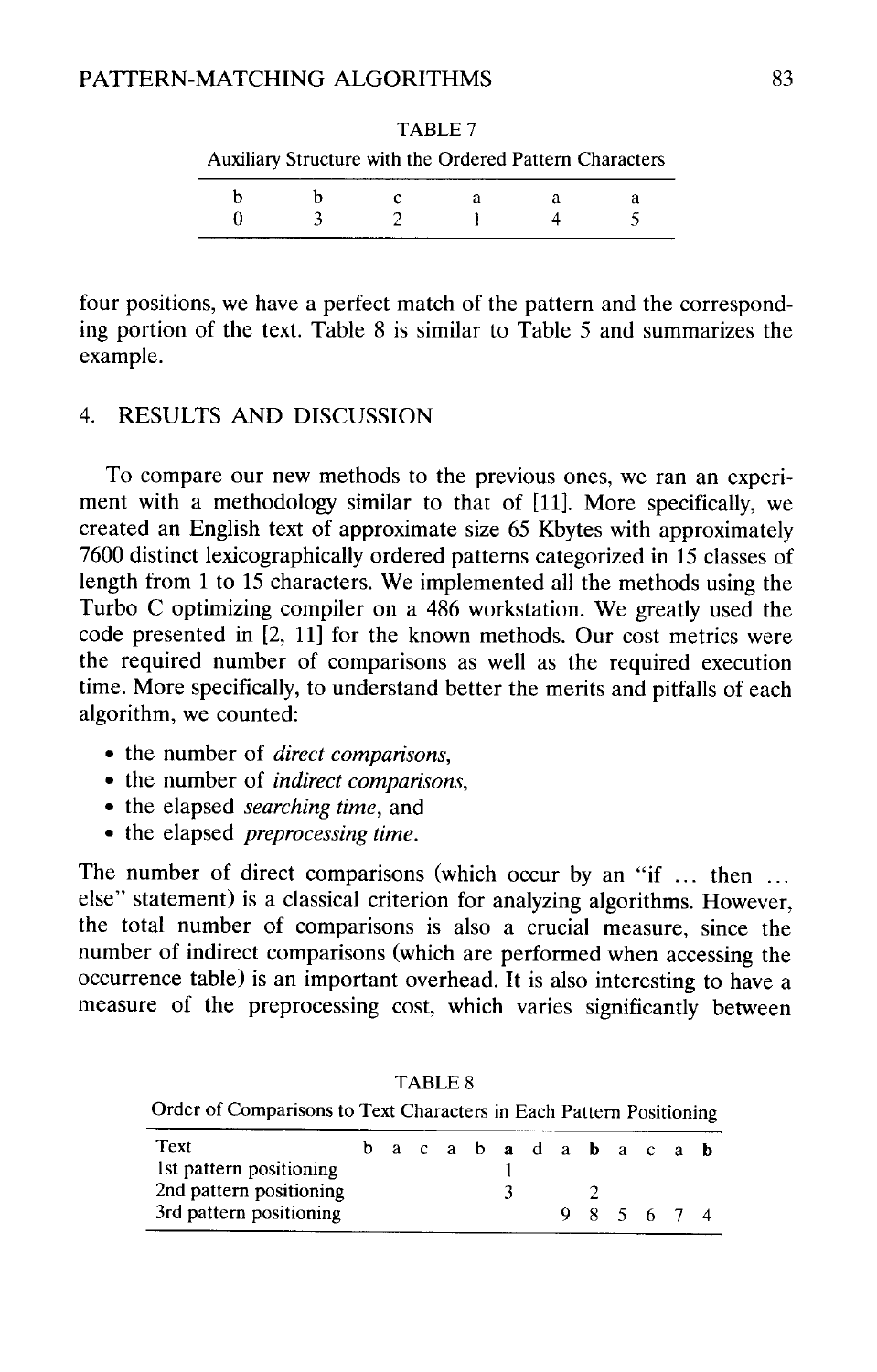| Length  | Freq | BM    | <b>SBM</b> | <b>BMH</b> | QA    | <b>MS</b> | OМ    | <b>BMS</b> | <b>OMH</b> | <b>OMHS</b>   |
|---------|------|-------|------------|------------|-------|-----------|-------|------------|------------|---------------|
| 1       | 26   | 1.000 | 1.000      | 1.000      | 0.509 | 0.509     | 0.509 | 0.509      | 1.000      | 1.000         |
| 2       | 38   | 0.538 | 0.552      | 0.538      | 0.382 | 0.384     | 0.373 | 0.363      | 0.536      | 0.536         |
| 3       | 343  | 0.370 | 0.382      | 0.371      | 0.294 | 0.294     | 0.284 | 0.271      | 0.367      | 0.359         |
| 4       | 880  | 0.289 | 0.302      | 0.290      | 0.241 | 0.247     | 0.234 | 0.219      | 0.283      | 0.271         |
| 5       | 1031 | 0.239 | 0.251      | 0.210      | 0.209 | 0.213     | 0.201 | 0.184      | 0.233      | 0.218         |
| 6       | 1204 | 0.207 | 0.218      | 0.208      | 0.185 | 0.190     | 0.177 | 0.160      | 0.201      | 0.184         |
| 7       | 1192 | 0.183 | 0.193      | 0.183      | 0.166 | 0.170     | 0.159 | 0.141      | 0.177      | 0.159         |
| 8       | 963  | 0.164 | 0.173      | 0.165      | 0.152 | 0.154     | 0.144 | 0.127      | 0.158      | 0.140         |
| 9       | 780  | 0.150 | 0.159      | 0.151      | 0.141 | 0.142     | 0.134 | 0.115      | 0.145      | 0.126         |
| 10      | 533  | 0.140 | 0.148      | 0.141      | 0.132 | 0.133     | 0.125 | 0.107      | 0.134      | $0.115 \cdot$ |
| 11      | 336  | 0.130 | 0.138      | 0.132      | 0.125 | 0.124     | 0.118 | 0.099      | 0.126      | 0.106         |
| 12      | 166  | 0.122 | 0.130      | 0.123      | 0.117 | 0.117     | 0.111 | 0.093      | 0.117      | 0.098         |
| 13      | 90   | 0.117 | 0.124      | 0.118      | 0.112 | 0.112     | 0.107 | 0.088      | 0.112      | 0.093         |
| 14      | 39   | 0.111 | 0.117      | 0.113      | 0.106 | 0.105     | 0.100 | 0.083      | 0.106      | 0.087         |
| 15      | 13   | 0.104 | 0.109      | 0.106      | 0.101 | 0.099     | 0.094 | 0.077      | 0.100      | 0.082         |
| Average | 7634 | 0.206 | 0.216      | 0.207      | 0.181 | 0.173     | 0.173 | 0.156      | 0.198      | 0.184         |

TABLE 9 Total Number of Direct Comparisons Per Character

simple and complicated methods. However, if the text size is large (i.e.,  $> 10$  Kb), then the preprocessing time should be ignored since the searching time is considerably larger.

Tables 9 through 12 depict our results. The values for the number of comparisons (either direct or indirect and the elapsed time (either for processing or for preprocessing) are produced in the following way: for each pattern class and metric, we have divided the measured value by the population of the class and the size of the text. Thus, all values have been normalized and denote the cost per character.

Closer inspection of the results obtained in the next four tables results in the following remarks.

*• Direct comparisons* (See Table 9). The average number of direct comparisons is calculated by taking into account the probability distribution of pattern length. The methods are ranked as follows: BMS, MS, OM, QS, OMHS, and OMH. More specifically, for small patterns, the ranking is BMS, OM, QS, and MS, whereas for larger patterns, the ranking is BMS, OMHS, and OM. This means that embedding the technique proposed by Smith in the OMH method improves the latter substantially for long patterns. Thus, in general, the Smith method is the best regardless of the pattern class. Therefore, an interesting problem is to analyze its complexity.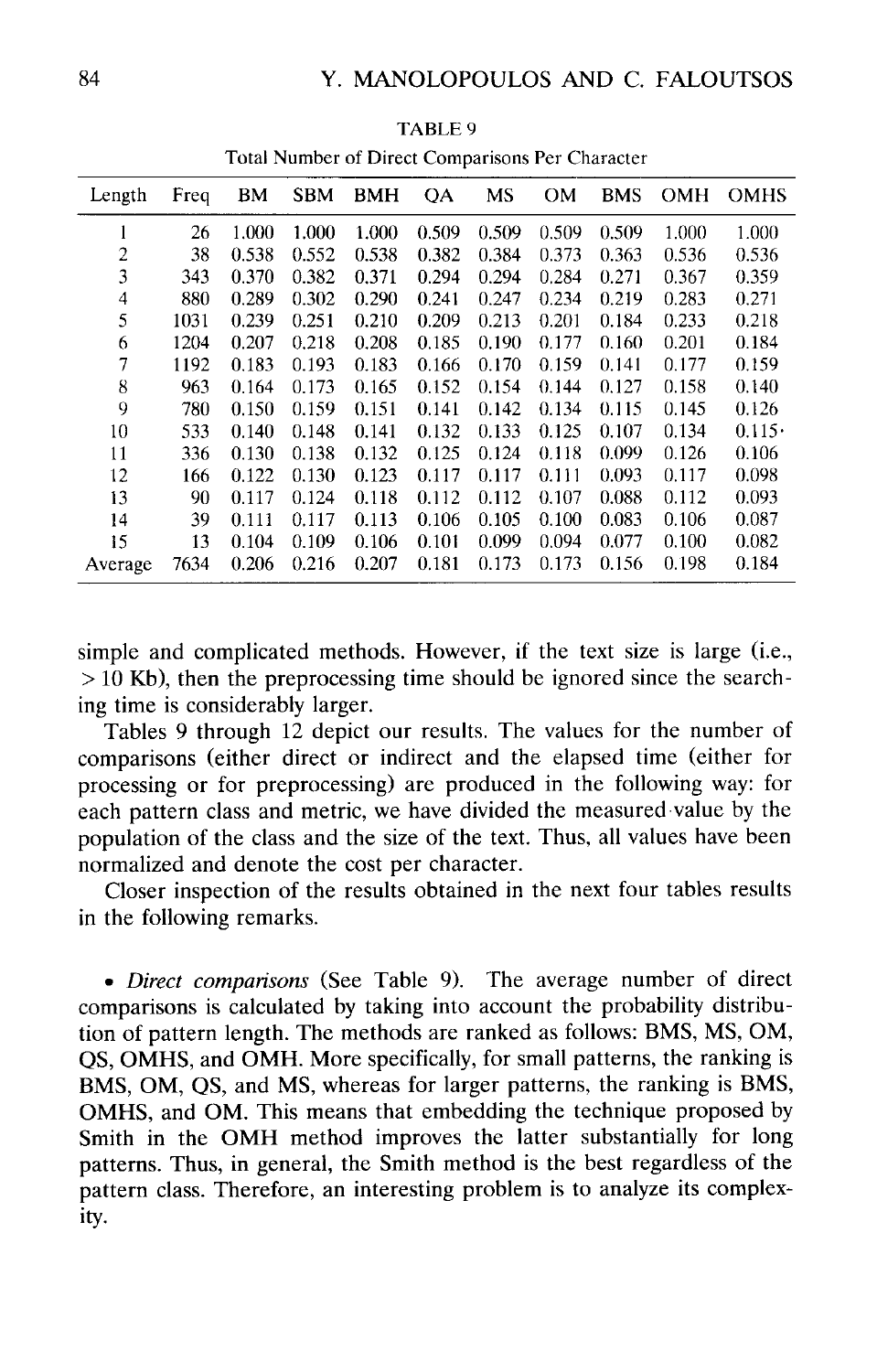# PATFERN-MATCHING ALGORITHMS

| Length         | Freq | <b>BM</b> | <b>SBM</b> | <b>BMH</b> | QS    | MS    | OМ    | <b>BMS</b> | OMH   | <b>OMHS</b> |
|----------------|------|-----------|------------|------------|-------|-------|-------|------------|-------|-------------|
| Ц              | 26   | 1.000     | 1.000      | 1.000      | 1.017 | 1.017 | 1.017 | 1.017      | 1.000 | 1.000       |
| $\overline{c}$ | 38   | 0.538     | 0.552      | 0.538      | 0.732 | 0.734 | 0.723 | 0.708      | 0.536 | 0.536       |
| 3              | 343  | 0.371     | 0.382      | 0.371      | 0.563 | 0.563 | 0.553 | 0.532      | 0.367 | 0.359       |
| 4              | 880  | 0.289     | 0.302      | 0.290      | 0.464 | 0.469 | 0.456 | 0.430      | 0.283 | 0.271       |
| 5              | 1031 | 0.239     | 0.251      | 0.240      | 0.400 | 0.403 | 0.392 | 0.362      | 0.233 | 0.218       |
| 6              | 1204 | 0.207     | 0.218      | 0.208      | 0.354 | 0.357 | 0.346 | 0.314      | 0.201 | 0.184       |
| 7              | 1192 | 0.183     | 0.193      | 0.183      | 0.318 | 0.320 | 0.311 | 0.277      | 0.177 | 0.159       |
| 8              | 963  | 0.164     | 0.173      | 0.165      | 0.290 | 0.290 | 0.283 | 0.249      | 0.158 | 0.140       |
| 9              | 780  | 0.150     | 0.159      | 0.151      | 0.269 | 0.268 | 0.261 | 0.227      | 0.145 | 0.126       |
| 10             | 533  | 0.140     | 0.148      | 0.141      | 0.252 | 0.251 | 0.245 | 0.209      | 0.134 | 0.115       |
| 11             | 336  | 0.130     | 0.138      | 0.132      | 0.238 | 0.235 | 0.231 | 0.195      | 0.126 | 0.106       |
| 12             | 166  | 0.122     | 0.130      | 0.123      | 0.223 | 0.221 | 0.217 | 0.182      | 0.117 | 0.098       |
| 13             | 90   | 0.117     | 0.124      | 0.118      | 0.215 | 0.212 | 0.209 | 0.173      | 0.112 | 0.093       |
| 14             | 39   | 0.111     | 0.117      | 0.113      | 0.202 | 0.199 | 0.196 | 0.163      | 0.106 | 0.087       |
| 15             | 13   | 0.104     | 0.109      | 0.106      | 0.193 | 0.188 | 0.186 | 0.152      | 0.100 | 0.082       |
| Average        | 7634 | 0.206     | 0.216      | 0.207      | 0.346 | 0.348 | 0.339 | 0.307      | 0.198 | 0.184       |

TABLE 10 Total Number of Comparisons Per Character

TABLE 11 Mean Pattern-Matching Time (in **MS)** 

| Length         | Freq | BM    | <b>SBM</b> | <b>BMH</b> | <b>QS</b> | <b>MS</b> | <b>OM</b> | <b>BMS</b> | OMH   | <b>OMHS</b> |
|----------------|------|-------|------------|------------|-----------|-----------|-----------|------------|-------|-------------|
| 1              | 26   | 0.115 | 0.100      | 0.099      | 0.082     | 0.151     | 0.145     | 0.112      | 0.154 | 0.197       |
| $\overline{c}$ | 38   | 0.059 | 0.053      | 0.052      | 0.059     | 0.107     | 0.102     | 0.078      | 0.082 | 0.104       |
| 3              | 343  | 0.041 | 0.037      | 0.036      | 0.045     | 0.082     | 0.078     | 0.059      | 0.056 | 0.071       |
| 4              | 880  | 0.031 | 0.029      | 0.028      | 0.037     | 0.068     | 0.065     | 0.048      | 0.043 | 0.053       |
| 5              | 1031 | 0.026 | 0.024      | 0.023      | 0.032     | 0.059     | 0.056     | 0.040      | 0.036 | 0.043       |
| 6              | 1204 | 0.022 | 0.021      | 0.020      | 0.029     | 0.052     | 0.049     | 0.035      | 0.031 | 0.036       |
| 7              | 1192 | 0.020 | 0.018      | 0.017      | 0.026     | 0.047     | 0.044     | 0.031      | 0.027 | 0.032       |
| 8              | 963  | 0.018 | 0.017      | 0.016      | 0.023     | 0.042     | 0.040     | 0.028      | 0.024 | 0.028       |
| 9              | 780  | 0.016 | 0.015      | 0.014      | 0.022     | 0.039     | 0.037     | 0.025      | 0.022 | 0.025       |
| 10             | 533  | 0.015 | 0.014      | 0.013      | 0.020     | 0.036     | 0.035     | 0.023      | 0.021 | 0.023       |
| 11             | 336  | 0.014 | 0.013      | 0.013      | 0.019     | 0.034     | 0.033     | 0.022      | 0.019 | 0.021       |
| 12             | 166  | 0.013 | 0.012      | 0.012      | 0.018     | 0.032     | 0.031     | 0.020      | 0.018 | 0.020       |
| 13             | 90   | 0.012 | 0.012      | 0.011      | 0.017     | 0.031     | 0.030     | 0.019      | 0.017 | 0.019       |
| 14             | 39   | 0.012 | 0.011      | 0.011      | 0.016     | 0.029     | 0.028     | 0.018      | 0.017 | 0.017       |
| 15             | 13   | 0.011 | 0.011      | 0.010      | 0.016     | 0.028     | 0.027     | 0.018      | 0.015 | 0.016       |
| Average        | 7634 | 0.022 | 0.021      | 0.020      | 0.028     | 0.051     | 0.048     | 0.034      | 0.031 | 0.036       |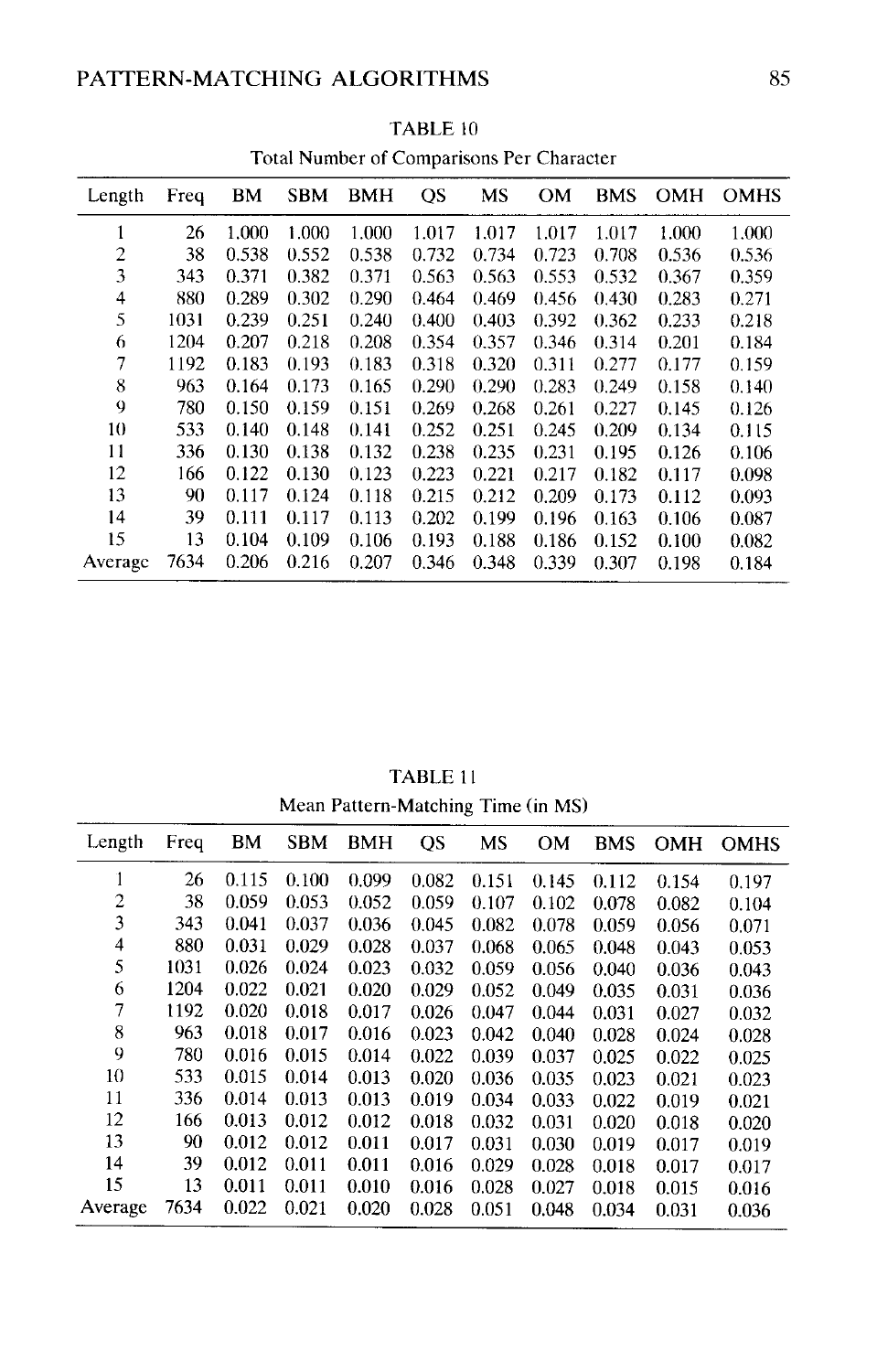| incan Freprocessing Third (in 1915) |      |       |            |            |           |       |       |            |            |             |
|-------------------------------------|------|-------|------------|------------|-----------|-------|-------|------------|------------|-------------|
| Length                              | Freq | BM    | <b>SBM</b> | <b>BMH</b> | <b>QS</b> | MS    | OМ    | <b>BMS</b> | <b>OMH</b> | <b>OMHS</b> |
| 1                                   | 26   | 0.047 | 0.012      | 0.041      | 0.029     | 0.049 | 0.049 | 0.036      | 0.044      | 0.011       |
| 2                                   | 38   | 0.051 | 0.012      | 0.041      | 0.031     | 0.064 | 0.071 | 0.052      | 0.050      | 0.019       |
| 3                                   | 343  | 0.054 | 0.013      | 0.042      | 0.031     | 0.086 | 0.103 | 0.077      | 0.061      | 0.029       |
| 4                                   | 880  | 0.058 | 0.013      | 0.042      | 0.033     | 0.127 | 0.187 | 0.151      | 0.075      | 0.043       |
| 5                                   | 1031 | 0.062 | 0.014      | 0.043      | 0.034     | 0.143 | 0.225 | 0.183      | 0.094      | 0.061       |
| 6                                   | 1204 | 0.066 | 0.014      | 0.043      | 0.035     | 0.175 | 0.289 | 0.238      | 0.116      | 0.083       |
| 7                                   | 1192 | 0.069 | 0.015      | 0.044      | 0.037     | 0.199 | 0.350 | 0.291      | 0.142      | 0.108       |
| 8                                   | 963  | 0.073 | 0.015      | 0.044      | 0.038     | 0.240 | 0.416 | 0.350      | 0.171      | 0.137       |
| 9                                   | 780  | 0.076 | 0.016      | 0.045      | 0.039     | 0.276 | 0.480 | 0.407      | 0.205      | 0.170       |
| 10                                  | 533  | 0.080 | 0.016      | 0.045      | 0.041     | 0.309 | 0.548 | 0.466      | 0.242      | 0.207       |
| 11                                  | 336  | 0.084 | 0.017      | 0.046      | 0.042     | 0.345 | 0.619 | 0.531      | 0.283      | 0.247       |
| 12                                  | 166  | 0.086 | 0.018      | 0.047      | 0.043     | 0.380 | 0.695 | 0.600      | 0.328      | 0.292       |
| 13                                  | 90   | 0.091 | 0.018      | 0.047      | 0.044     | 0.418 | 0.756 | 0.654      | 0.375      | 0.338       |
| 14                                  | 39   | 0.094 | 0.019      | 0.047      | 0.046     | 0.463 | 0.814 | 0.707      | 0.430      | 0.392       |
| 15                                  | 13   | 0.098 | 0.019      | 0.049      | 0.046     | 0.501 | 0.930 | 0.809      | 0.489      | 0.450       |
| Average                             | 7634 | 0.069 | 0.015      | 0.044      | 0.037     | 0.209 | 0.354 | 0.296      | 0.151      | 0.118       |

TABLE 12 Mean Preprocessing Time (in MS)

*• Indirect comparisons* (See Table 10). The methods QS, MS, OM, and BMS perform indirect comparisons, whereas the remaining methods BM, SBM, BMH, OMH, and OMHS) do not. In other words, the relative weight of the advantage of the Smith method is decreased. Thus, on the average, the ranking according to the total number of comparisons is OMHS, OMH, BM, BMH, and SBM. Let us notice that this ranking does not change with the pattern length. It is also interesting to note that the new methods OMH and OMHS outperform the BMH, OM, and BMS methods, although they are chemical unions of the latter ones.

*• Searching time* (See Table 11). Again, the average searching time is calculated by taking into account the probability distribution of pattern length. The ranking is BMH, SBM, BM, QS, OMH, BMS, and OMHS. However, for long patterns, it seems that (a) the performance of the QS and OMH algorithms is very similar, and (b) the new OMHS method outperforms the S method. We also remark that the embedding of the Horspool technique in the OM method is successful performance-wise. This remark does not hold for the embedding of the Smith technique in the OMH method.

*• Preprocessing time* (See Table 12). It is evident that it increases with increasing pattern length. After averaging, we conclude that the ranking sequence is SBM, QS, BMH, BM, OMHS, and OMH. As expected, this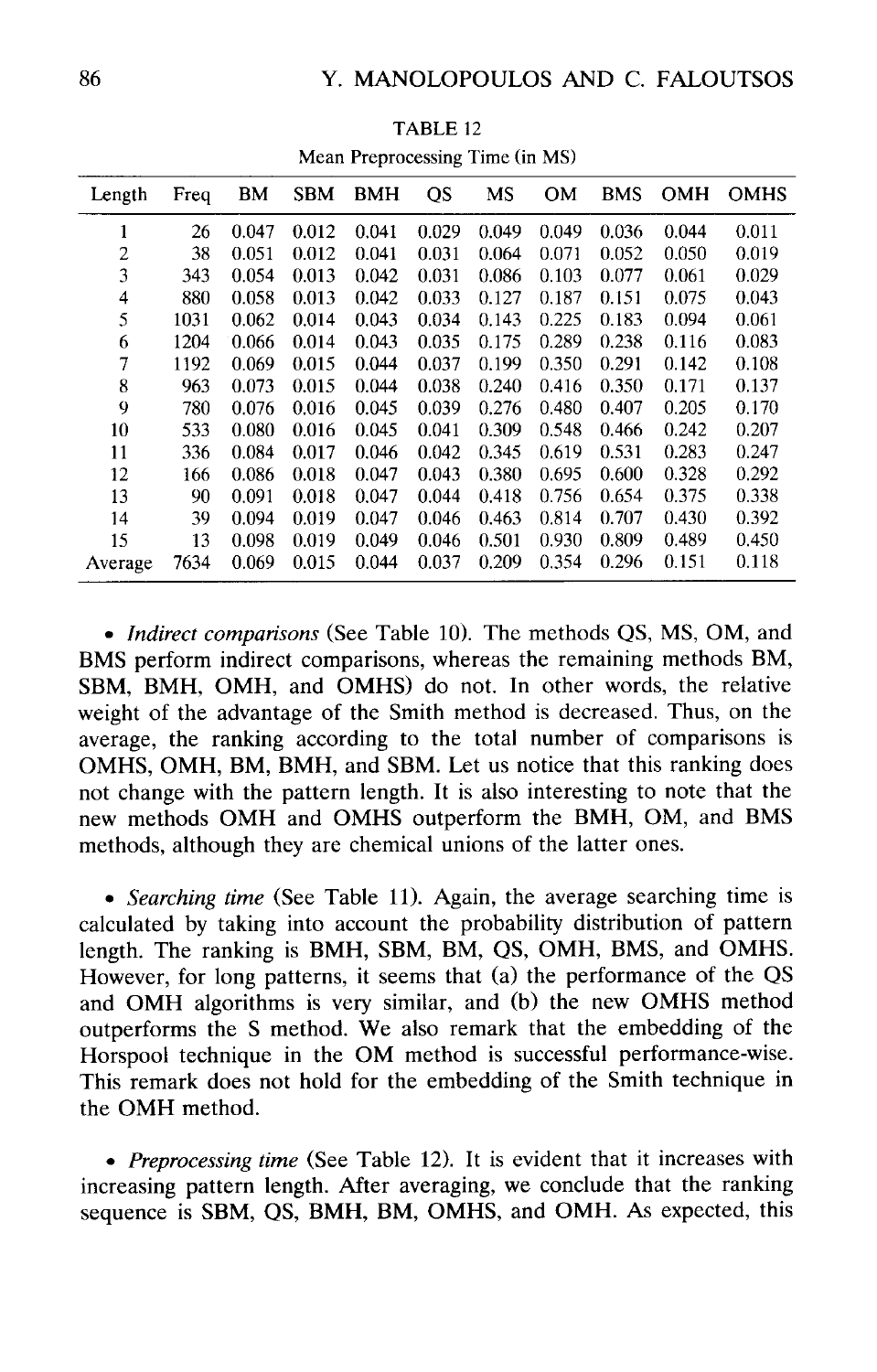# PATTERN-MATCHING ALGORITHMS 87

ranking is very similar to the ranking according to the searching time metric. We also remark that the cost increase for the patterns of length 15 in comparison to the cost for patterns of length 1 is very small (ratio less than 1 : 2) for the BMH, QS, and SBM methods. This observation does not hold for the other methods. For example, for the BMS and OMHS methods, this ratio is greater than 1:20.

Concluding, in this paper we have presented the results of an extensive experiment of the most well-known pattern-matching algorithms based on the Boyer-Moore method. We have described two new variations (the OMH and OMHS methods) by building blocks of previous variations. Summarizing the previous comments with regard to the new methods, we have the following.

- From the theoretical point of view, the OMHS method is always the best method, since the total number of comparisons is the most important metric in such a case. If we are interested in the number of direct comparisons, the OMHS method is second best after the BMS method (for length  $> 6$ ).
- From the practical point of view, thanks to their simplicity, the BMH and SBM methods seem to be very stable methods, outperforming the other variants in terms of searching time.

# APPENDIX

The names of the variables used in the following fragments of code are summarized in Table 13.

### *OMH METHOD*

```
typedef struct pattern scan element
typedef { 
        int loc; char c;
        } 
        aux:
```

| Variable      | Definition             | Variable     | Definition          |
|---------------|------------------------|--------------|---------------------|
| text          | text pointer           | <b>ASIZE</b> | alphabet size       |
| tlen          | text length            | occ          | occurrence table    |
| pattern       | pattern pointer        | freq         | frequency table     |
| plen          | pattern length         | aux          | auxiliary structure |
| <b>MAXPAT</b> | maximum pattern length | auxptr       | auxiliary table     |

| TABLE 13                                |  |
|-----------------------------------------|--|
| Names of Variables Used and Definitions |  |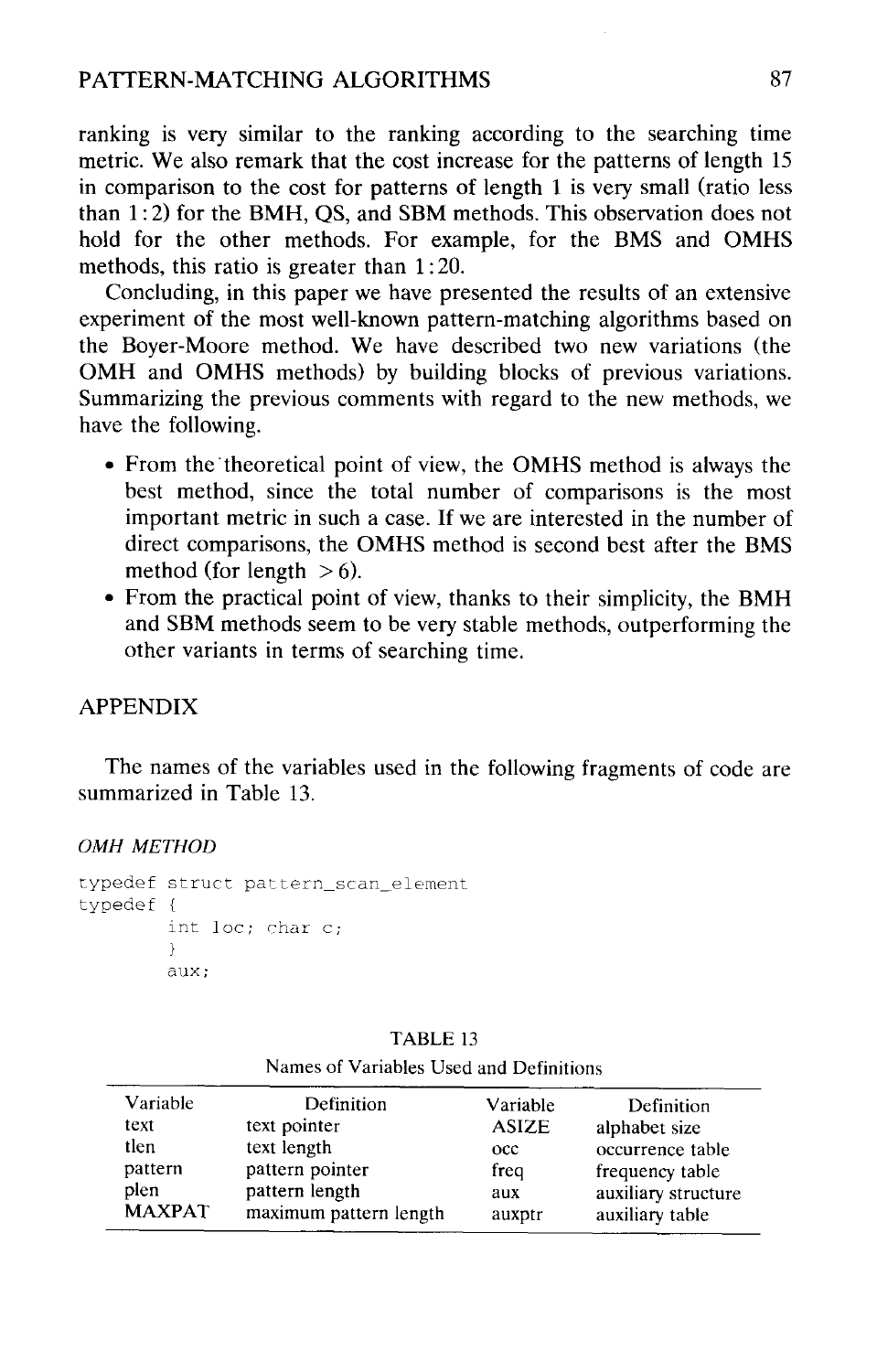```
static aux auxptr[MAXPAT]; 
void prep(unsigned char *pattern, unsigned char plen) 
€
  unsigned char h; register int i; 
  register unsigned char *c, *ce; register aux *p, *pl, *ps; 
  for (i=0; i<ASIZE; i++) occ[i]=plen;
  for (c=pattern, ce=pattern+plen-1; c<ce; c++) occ[*c] = ce-c;for (i=plement, p=auxptr; i>=0; i--, pattern++, p++){ 
   p->loc=i; p->c=*pattern;
  } 
  p->c=0; p->loc=0;for (p = auxptr+plen-1, ps = auxptr+1; p>=ps; p--)\left\{ \right.for (p1=p-1; p1>=auxptr; p1--){ 
       if (freq[p1->c-97]<freq[p->c-97]) continue;
       h=p->c; i=p->log; p->c=p1->c;
       p \rightarrow loc = p1 - \text{loc}; p1 - \text{oc-h}; p1 - \text{loc-i};} 
  \mathcal{V}\overline{\phantom{a}}long OMHsearch(unsigned char *text, unsigned int tlen) 
{ 
 register aux *p; register unsigned char *tx; 
 register unsigned int found; 
 tx = text + plen-1; found=0;
 while (tx<=text+tlen)
  ( 
    for (p auxptr; p >c; p++) if ( p >c ! *(tx-p >loc 
) goto 
mismatch; 
   found++; 
   mismatch: tx += occ['*tx];} 
 return found; 
}
```
### *OMHS METHOD*

```
long OMHSsearch(unsigned char *text, unsigned int tlen) 
\left(register aux *p; register unsigned char *tx; 
 register unsigned int found; 
 tx = text + plen - 1; found=0;
 while (tx<=text+tlen)
  { 
    for (p auxptr; p->c; p++) if ( p->c ! *(tx-p->loc 
) goto mismatch;
```